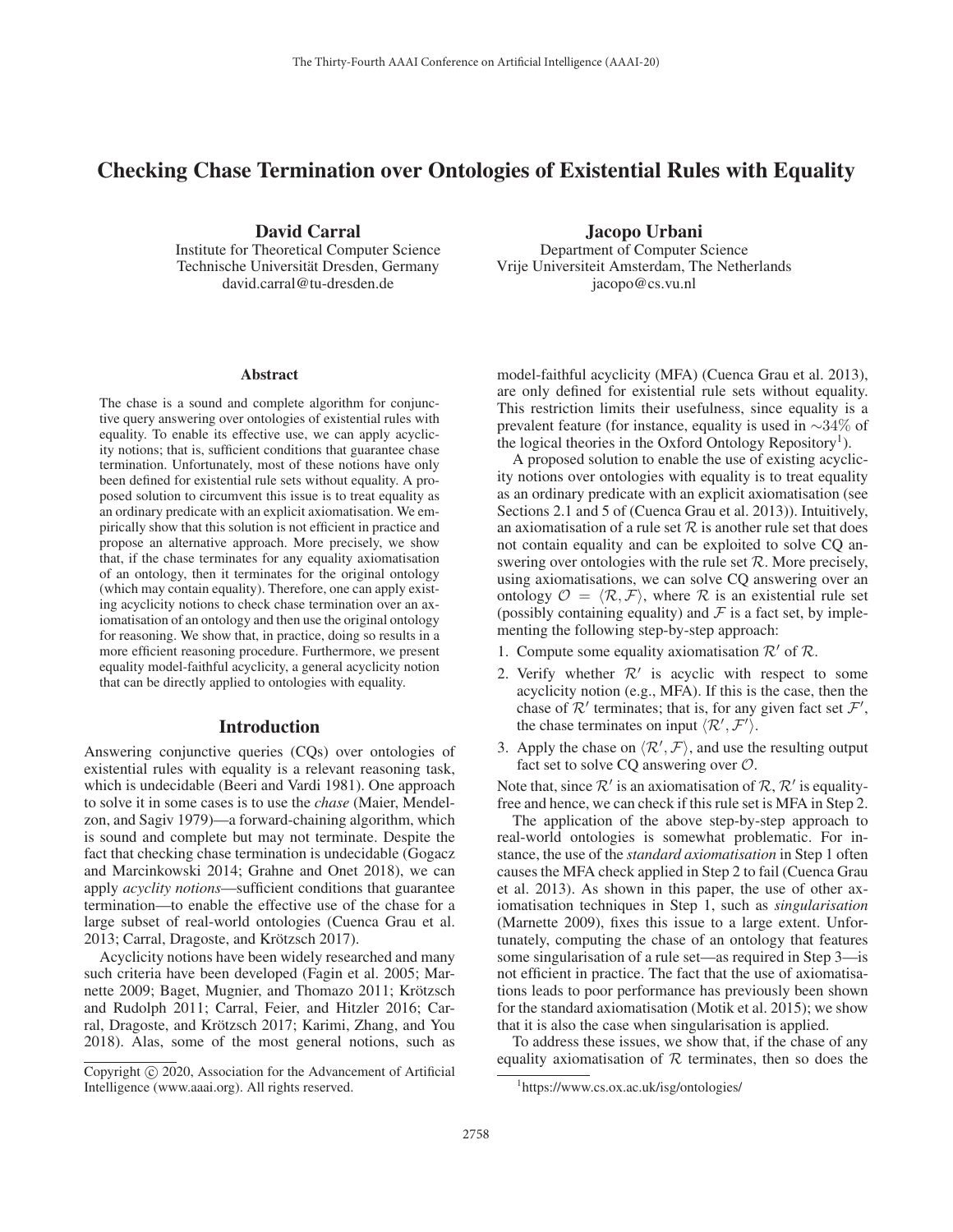chase of the rule set  $R$ . Hence, we can replace Step 3 in the above step-by-step procedure with the following alternative:

4. Compute the chase on input  $\mathcal O$  and use the resulting output fact set to solve CQ answering over O.

Implementing Step 4 instead of Step 3 enables the use of *rewriting* to deal with equality when computing the chase; a technique that has already been proven more efficient than the use of axiomatisations in practice (Motik et al. 2015).

Still, there is yet another practical problem. Namely, checking if the singularisation of a rule set is MFA—as required in Step 2—is somewhat inefficient for many realworld rule sets. To solve this issue, we present *equality model-faithful acyclicity* (EMFA), a very general acyclicity notion based on MFA that can be directly applied to rule sets with equality. By applying this notion directly, we altogether remove the need for using equality axiomatisations.

Our contributions are as follows: we provably show that, if the chase of the standard axiomatisation or any singularisation of a rule set  $R$  terminates, then so does the chase of  $\mathcal{R}$ ; we show that the converses of the previous implications do not hold; and we define EMFA, we study the complexity of checking EMFA membership and reasoning over EMFA ontologies, and we compare the expressivity of this notion with that of MFA. Moreover, we empirically show that

- I. computing the chase of an ontology featuring some singularisation of a rule set is not efficient in practice,
- II. the standard equality axiomatisation of a large subset of real-world rule sets is not MFA,
- III. EMFA is as general as "MFA plus singularisation", and
- IV. checking if a rule set is EMFA is more efficient than checking if it is "MFA plus singularisation".

Our treatment is fully self-contained, but a technical report with further information can be consulted if desired (Carral and Urbani 2019).

## Preliminaries

## Syntax and Semantics

We consider a signature based on mutually disjoint, finite sets of *constants* **C**, *function symbols* **F**, *variables* **V**, and *predicates* **P**. Every entity  $e \in \mathbf{F} \cup \mathbf{P}$  is associated with some arity  $ar(e) \geq 1$ . The set **P** includes the special binary predicate ≈, which is referred to as the *equality predicate* or simply as *equality*. The set of *terms* **T** is the minimal superset of **C** and **V** such that, for all  $f \in \mathbf{F}$  and all  $t_1, \ldots, t_{ar(f)} \in \mathbf{T}$ , we have that  $f(t_1,...,t_{ar(f)}) \in \mathbf{T}$ . The set of *ground terms* **GT** is the set of all terms without syntactic occurrences of a variable. For a term t, let  $dep(t) = 1$  if  $t \in \mathbb{C} \cup \mathbf{V}$ , and  $dep(t) = max(dep(t<sub>1</sub>),...,dep(t<sub>n</sub>)) + 1$  if t is of the form  $f(t_1,\ldots,t_n)$ . Given an entity set **E** and a formula or set thereof  $U$ , we write  $E_U$  to denote the set that contains all of the elements in  $E$  that occur in  $U$ . We abbreviate lists of terms  $t_1, \ldots, t_n$  as  $\vec{t}$  and treat these as sets when order is irrelevant. An *atom* is a formula  $P(\vec{t})$  with  $P \in \mathbf{P}, \vec{t} \in \mathbf{T}$ , and  $ar(P) = |\vec{t}|$ . As customary, we write  $t \approx u$  instead of  $\approx(t, u)$  to denote atoms defined over equality.

A *fact* is an atom  $P(\vec{t})$  with  $\vec{t} \in \mathbf{C}$ . For a formula v and a list of variables  $\vec{x}$ , we write  $\nu[\vec{x}]$  to indicate that  $\vec{x}$  is the set of all free variables occurring in  $v$  (i.e., the set of all variables that are not quantified in υ). An *(existential) rule* is a function- and constant-free first-order logic (FOL) formula of either of the following forms.

$$
\forall \vec{x}, \vec{y}. (\beta[\vec{x}, \vec{y}] \to \exists \vec{w}. \eta[\vec{x}, \vec{w}]) \tag{1}
$$

$$
\forall \vec{x}. (\beta[\vec{x}] \to x \approx y) \tag{2}
$$

In the above,  $\vec{x}$ ,  $\vec{y}$ , and  $\vec{w}$  are pairwise disjoint lists of variables;  $\vec{x}$  is non-empty;  $\beta$  and  $\eta$  are non-empty conjunctions of atoms without equality; and  $x, y \in \vec{x}$ . The *body* (resp. *head*) of a rule is the conjunction of atoms to the left (resp. right) of its implication symbol. We omit universal quantifiers when writing rules and treat conjunctions of atoms, such as  $\beta$  and  $\eta$  above, as atom sets. We refer to rules of the form (1) and (2) as *tuple generating dependencies* (TGDs) and *equality generating dependencies* (EGDs), respectively.

A *boolean conjunctive query* (BCQ) is a function-free FOL formula  $\gamma = \exists \vec{x}.\beta[\vec{x}]$  with  $\beta$  a non-empty conjunction of atoms that, without loss of generality, does not contain constants or equality. We refer to  $\beta$  as the *body* of  $\gamma$ . Since CQ answering can be reduced to BCQ entailment, we confine our attention to the latter without loss of generality.

We consider finite rule sets  $R$ , where we assume without loss of generality that existentially quantified variables do not reoccur across different rules (†). An *ontology* O is a tuple  $\langle \mathcal{R}, \mathcal{F} \rangle$  with  $\mathcal{R}$  a rule set and  $\mathcal{F}$  a fact set. Without loss of generality, we assume that, for an ontology  $\langle \mathcal{R}, \mathcal{F} \rangle$ , the set F is equality-free and  $P_F \subseteq P_R$ .

For an ontology  $\mathcal O$  and a BCQ  $\gamma$ , we write  $\mathcal O \models \gamma$  to indicate that  $\mathcal O$  entails  $\gamma$  under FOL semantics. That is, to indicate that  $\bigwedge_{\rho \in \mathcal{R}} \rho \wedge \bigwedge_{\varphi \in \mathcal{F}} \varphi$  entails  $\gamma$ .

#### The Non-Oblivious Chase Algorithm

We present the *(non-oblivious) chase* (Fagin et al. 2005)—a chase variant that expands existential quantifiers only if necessary, and merges terms to comply with the semantics of equality. Unlike Fagin et al. (2005), we do not contemplate the *unique name assumption* and introduce Skolem functional terms instead of "unlabelled" nulls to satisfy existential restrictions. The use of "labelled" Skolem terms simplifies some the formal arguments presented in the following sections (e.g., see the proofs of Theorems 1, 3, and 5).

Definition 1 (Skolemisation). *The* skolemisation *sk(*ρ*) of a TGD*  $\rho$  *of the form* (1) *is the formula*  $\beta \rightarrow sk(\eta)$  *where sk*( $\eta$ ) *is the conjunction of atoms obtained from* η *by replacing*  $\emph{each variable } w \in \vec{w} \emph{ by the Skolem term } f_w(\vec{x})$ , with  $f_w$  a *fresh Skolem function symbol of arity* |-x| *unique for* w*.*

By  $(†)$ , an existentially quantified variable w in some rule set R may occur in at most one rule  $\rho \in \mathcal{R}$  and hence, the function symbol  $f_w$  is unique for both w and  $\rho$  in  $sk(\mathcal{R})$ .

We write  $[t_1/u_1,\ldots,t_n/u_n]$  to denote the function over **T** mapping  $t_i$  to  $u_i$  for all  $i \in \{1, \ldots, n\}$ . Given such a function  $\sigma$  and a formula  $v$ , let  $v\sigma$  be the formula that results from replacing every occurrence of a term  $t$  as a predicate argument in an atom in v with  $\sigma(t)$  if the latter is defined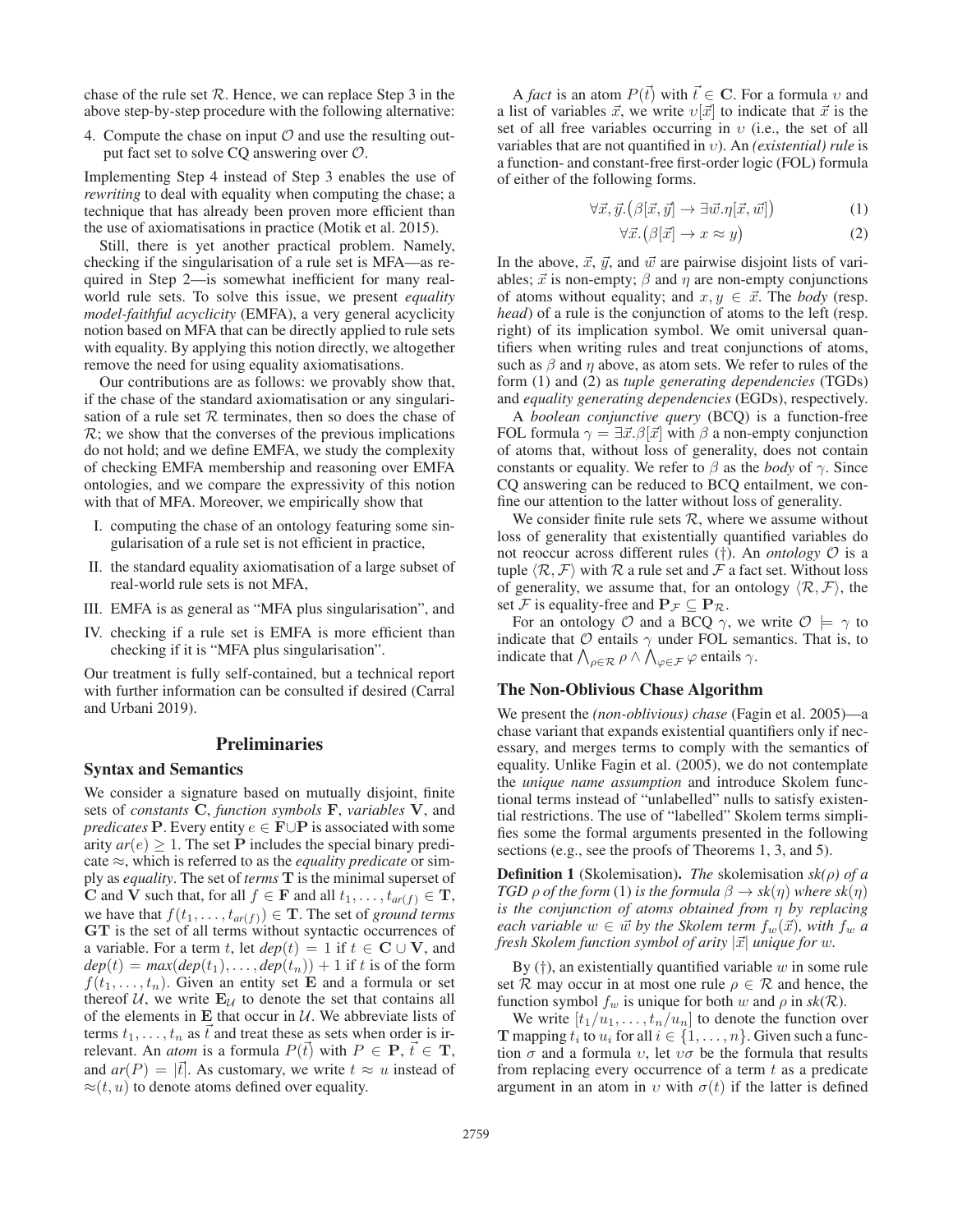$(e.g., P(t, f(t))[t/u] = P(u, f(t))$ . A *rewriting* (resp. *substitution*) is a functions from **GT** (resp. **V**) to **GT**.

To guide the renaming that results from applying EGDs, we introduce a strict total order ≺ defined over the set of terms such that  $t \prec u$  for all  $t, u \in \mathbf{T}$  with  $dep(t) < dep(u)$ .

Definition 2 (Rule Applicability). *Consider a rule* ρ*, a substitution*  $\sigma$ *, and an atom set A. Then, the tuple*  $\langle \rho, \sigma \rangle$  *is* applicable *to* A *if all of the following hold.*

- σ *is defined and undefined for all of the universally and existentially quantified variables in* ρ*, respectively.*
- $\beta \sigma \subseteq A$  *with*  $\beta$  *the body of*  $\rho$ *.*
- *If*  $\rho$  *is of the form* (1)*, then*  $\eta \tau \nsubseteq A$  *for all*  $\tau \supset \sigma$ *.*
- *If*  $\rho$  *is of the form* (2)*, then*  $\sigma(x) \neq \sigma(y)$ *.*

*If*  $\langle \rho, \sigma \rangle$  *is applicable to A, then the application of*  $\langle \rho, \sigma \rangle$ *on* A, denoted with  $A_{\rho,\sigma}$ , is the atom set defined as follows.

- *If*  $\rho$  *is of the form* (1)*, then*  $A_{\rho,\sigma} = A \cup sk_{\sigma}(\eta)$  *where*  $sk_{\sigma}(\eta)$  *is the formula that results from replacing every syntactic occurrence of a variable* x *in sk(* $\eta$ *) with*  $\sigma(x)$ *.*
- *If*  $\rho$  *is of the form* (2)*; then*  $\mathcal{A}_{\rho,\sigma} = \mathcal{A}[\sigma(y)/\sigma(x)]$  *if*  $\sigma(x) \prec \sigma(y)$ *, and*  $\mathcal{A}_{\rho,\sigma} = \mathcal{A}[\sigma(x)/\sigma(y)]$  *otherwise.*

The case distinction in the last item in the previous definition ensures that we merge "deeper" terms into "shallower" ones when applying EGDs. This strategy simplifies some of our formal arguments (e.g., see the proof of Theorem 6), but it is not necessary to define a correct procedure.

Definition 3 (The Chase Algorithm). *A* chase sequence *of an ontology*  $\mathcal{O} = \langle \mathcal{R}, \mathcal{F} \rangle$  *is a (possibly finite) sequence*  $A_0, A_1, \ldots$  *of atom sets such that the following hold.* 

- $\mathcal{A}_0 = \mathcal{F}$
- *For all*  $i \geq 1$ *, there is some rule*  $\rho \in \mathcal{R}$  *and some substitution*  $\sigma$  *such that*  $A_i$  *is the application of*  $\langle \rho, \sigma \rangle$  *on*  $A_{i-1}$ *.*
- *For all rules*  $\rho \in \mathcal{R}$  *and substitutions*  $\sigma$ *, there is a*  $k \geq 0$ *such that, for all*  $i \geq k$ *, the tuple*  $\langle \rho, \sigma \rangle$  *is not applicable to*  $A_i$  *(i.e., fairness).*

*A* chase *of* O *is the atom set that results from taking the union of all atom sets in some chase sequence of* O*.*

*The chase of an ontology* O terminates *if all of the chases of* O *are finite; that is, if all chase sequences of* O *are finite. The chase of a rule set*  $R$  terminates *if, for all fact sets*  $F$ *, the chase of*  $\langle \mathcal{R}, \mathcal{F} \rangle$  *terminates. An atom set is a chase step of* O *if it occurs in a chase sequence of* O*.*

An ontology may admit infinitely many different chases. Nevertheless, it is well-known that any chase of an ontology is a universal model for this logical theory; i.e., a model that can be homomorphically embedded into any other model. Therefore, this structure can be directly used to solve BCQ entailment (Deutsch, Nash, and Remmel 2008).

## Fact 1. *An ontology entails a BCQ iff any chase of this ontology entails this BCQ.*

This result holds because, by our definition, rules and BCQs do not contain constants. If we want to lift this restriction, we would need to modify the definition of the chase so it takes into account the rewriting of terms that occurs when EGDs are applied as it is done in (Motik et al. 2015).

#### Handling Equality via Axiomatisation

We present two well-known techniques to compute equality axiomatisations; namely, the *standard axiomatisation* (see Section 2.1 in (Cuenca Grau et al. 2013)) and *singularisation* (see Section 5 in (Marnette 2009)). In the definition of these, we replace  $\approx$  with the fresh predicate *Eq* to clarify that these two predicates are to be treated differently.

Definition 4. *The* standard axiomatisation *of a rule set* R*, denoted with St*(R)*, is the TGD set that contains all of the TGDs in*  $\mathcal{R}$ *, the TGD*  $\beta \rightarrow Eq(x, y)$  *for every EGD*  $\beta \rightarrow$  $x \approx y \in \mathcal{R}$ , an instance of (3) for every  $P \in \mathbf{P}_{\mathcal{R}} \setminus \{\approx\}$ , *the TGDs* (4) *and* (5)*, and an instance of* (6) *for every*  $P \in$  $\mathbf{P}_{\mathcal{R}} \setminus \{ \approx \}$  *and every*  $i \in \{1, \ldots, ar(P)\}.$ 

$$
P(\vec{x}_{ar(P)}) \to \bigwedge_{1 \le i \le ar(P)} Eq(x_i, x_i) \tag{3}
$$

$$
Eq(x, y) \to Eq(y, x) \tag{4}
$$

$$
Eq(x, y) \land Eq(y, z) \to Eq(x, z) \tag{5}
$$

$$
P(\vec{x}_{ar(P)}) \wedge Eq(x_i, x'_i) \rightarrow \left(P(\vec{x}_{ar(P)})[x_i/x'_i]\right) \tag{6}
$$

*In the above,*  $\vec{x}_k = x_1, \ldots, x_k$  *for all*  $k \geq 1$ *.* 

*The* standard axiomatisation *of an ontology*  $\mathcal{O} = \langle \mathcal{R}, \mathcal{F} \rangle$ *is the ontology*  $\mathsf{St}(\mathcal{O}) = \langle \mathsf{St}(\mathcal{R}), \mathcal{F} \rangle$ .

The standard axiomatisation of an ontology  $\mathcal O$  can be directly used to solve BCQ entailment over O.

**Fact 2.** *For an ontology*  $O$  *and a BCQ*  $\gamma$  *that does not contain the predicateEq, we have*  $\mathcal{O} \models \gamma$  *iff*  $\mathsf{St}(\mathcal{O}) \models \gamma$ .

By applying this result, we can decide BCQ entailment over  $O$  with algorithms (or implementations!) that do not require a special treatment to deal with equality.

Definition 5. *Consider a conjunction of atoms* β*. A* singularisation *of* β *is a conjunction of atoms that is constructed by applying the following step-by-step transformation to* β*.*

- *1. For every*  $x \in V_\beta$ *, choose some*  $k_x \in \{1, \ldots, n\}$  *with* n *the number of occurrences of*  $x$  *in*  $\beta$ *.*
- *2. Simultaneously, replace the* i*-th occurrence of every variable* x *in*  $\beta$  *with a fresh variable*  $x_i$  *if*  $i \neq k_x$ *.*
- 3. Add the atom  $Eq(x, x_i)$  for every fresh variable  $x_i$  intro*duced in the above step.*

*Let*  $\mathbf{S}g(\beta)$  *be the set of all singularisations of*  $\beta$ *.* 

*The* singularisations *of a TGD*  $\rho = \beta \rightarrow \exists \vec{w}.\eta$ , *an EGD*  $\mu = \beta \rightarrow x \approx y$ , a rule set R, an ontology  $\mathcal{O} = \langle \mathcal{R}, \mathcal{F} \rangle$ , and a BCQ  $\gamma = \exists \vec{w}.\beta$  are defined as follows, respectively.

- $\mathcal{S}g(\rho) = \{ \beta' \rightarrow \exists \vec{w}.\eta \mid \beta' \in \mathcal{S}g(\beta) \}$
- $\mathcal{S}g(\mu) = \{\beta' \rightarrow Eq(x, y) \mid \beta' \in \mathcal{S}g(\beta)\}\$
- *Let Sg*(R) *be the set of all TGD sets that contain an instance of* (3) *for every*  $P \in \mathbf{P}_{\mathcal{R}} \setminus \{\approx\}$ *, the TGDs* (4) *and* (5)*, and (exactly) one TGD in*  $\mathbf{Sg}(\rho)$  *for each*  $\rho \in \mathcal{R}$ *.*
- $\bullet$   $\mathcal{S}g(\mathcal{O}) = {\langle \mathcal{R}', \mathcal{F} \rangle \mid \mathcal{R}' \in \mathcal{S}g(\mathcal{R}) \}$ <br>  $\bullet$   $\mathcal{S}g(\bullet)$   $\circ$   $\Box \exists \mathcal{Q} \cup \mathcal{Q}' \Box \subset \mathcal{S}g(\mathcal{Q})$
- $Sg(\gamma) = {\exists \vec{x}. \beta' \mid \beta'[\vec{x}] \in Sg(\beta)}$

The use of singularisation may yield many axiomatisations for a single ontology  $\mathcal{O}$ , any of which can be used to solve BCQ over  $\mathcal{O}$  (Marnette 2009).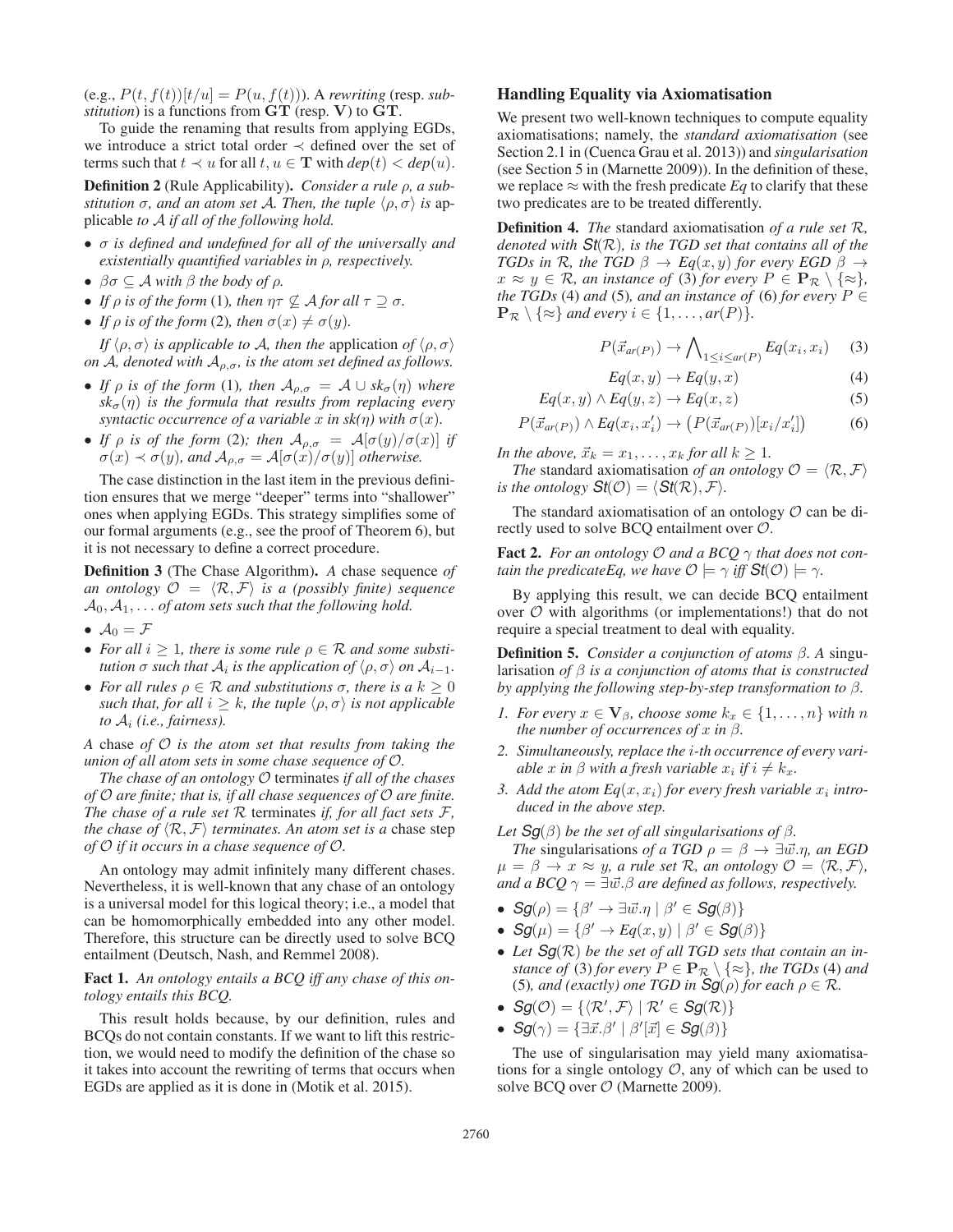**Fact 3.** *For an ontology*  $O$  *and a BCQ*  $\gamma$  *that does not contain the predicate Eq, we have*  $\mathcal{O} \models \gamma$  *iff*  $\mathcal{O}' \models \gamma'$  *for any*  $\mathcal{O}' \in \mathcal{S}g(\mathcal{O})$  and  $\gamma' \in \mathcal{S}g(\gamma)$ .

Even though the use of equality axiomatisations does not affect the results of BCQ entailment (see Facts 2 and 3), it may influence chase termination. For instance, in the following section, we show examples of rule sets  $R$  such that  $R$  is terminating with respect to the chase, and  $\text{Sq}(\mathcal{R})$  or some set in  $St(R)$  are not (see Theorems 2 and 4).

#### Chase Termination and Axiomatisations

In this section, we show that if the chase terminates for the standard axiomatisation or any singularisation of a given rule set  $\mathcal R$ , then the chase of  $\mathcal R$  also terminates (see Theorems 1 and 3). Moreover, we provide some results stating that the converses of these implications do not hold (see Theorems 2 and 4). Prior to showing these results, we introduce some preliminary definitions.

An atom set A *satisfies* a rule ρ iff there is no substitution σ such that  $\langle \rho, \sigma \rangle$  is applicable to A.

Definition 6. *An atom set* A *is Eq*-complete *iff it satisfies the rules* (4) *and* (5) *introduced in Definition 4, and*  $Eq(t, t) \in$  $\mathcal A$  *for every*  $t \in \mathbf T_A$ *.* 

Definition 7. *Consider an Eq-complete atom set* A*. Then, let*  $\pi_A$  *be the rewriting that maps every*  $t \in \mathbf{T}_A$  *into the term*  $\pi_{\mathcal{A}}(t) \in \mathbf{T}_{\mathcal{A}}$  *such that* 

- $Eq(t, \pi_{\mathcal{A}}(t)) \in \mathcal{A}$  and
- *for all*  $u \in \mathbf{T}_\mathcal{A}$  *with*  $u \neq \pi_\mathcal{A}(t)$  *and*  $Eq(t, u) \in \mathcal{A}$ *, we have that*  $\pi_{\mathcal{A}}(t) \prec u$ *.*

*Furthermore, let*  $[\mathcal{A}] = \mathcal{A}\pi_{\mathcal{A}} \setminus \{Eq(t, u) \mid t, u \in \mathbf{T}\}.$ 

Theorem 1. *The chase of a rule set* R *terminates if the chase of the TGD set St*(R) *terminates.*

*Proof Sketch.* Consider some fact set  $F$  and the ontology  $\mathcal{O} = \langle \mathcal{R}, \mathcal{F} \rangle$ . Theorem 1 follows if chase termination of  $St(\mathcal{O}) = \langle St(\mathcal{R}), \mathcal{F} \rangle$  implies chase termination of  $\mathcal{O}$ . Note that, if  $St(\mathcal{O})$  terminates, then the number of chase steps of this ontology is necessarily finite. In turn, this claim follows if, for every chase step  $A$  of  $O$ , there is some  $Eq$ -complete chase step B of  $\text{St}(\mathcal{O})$  such that  $[\mathcal{B}] = \mathcal{A}$ . This implication can be proven via induction. can be proven via induction.

A proof of Theorem 1 for the standard chase was presented in Theorem 4.2 (Grahne and Onet 2018). For completeness, we present a proof for the non-oblivious chase with Skolem terms (which is the chase variant considered in this paper) in the extended version of this paper.

We can show with a counter-example that the converse of Theorem 1 does not hold.

Theorem 2. *Even if the chase of a rule set* R *terminates, the chase of the TGD set St*(R) *may not.*

*Proof.* The chase of the rule set  $\mathcal{R} = \{(7), (8)\}$  does terminate whereas the chase of  $St(R)$  does not.

$$
A(x) \to \exists w. R(x, w) \land B(w) \tag{7}
$$

$$
R(x, y) \land R(x, z) \to y \approx z \tag{8}
$$

For instance, the chase of the ontology  $St(\mathcal{O}) = \langle St(\mathcal{R}), \mathcal{F} \rangle$ where F is the fact set  $\{A(a), R(a, a)\}\$  admits infinite chase sequences. Namely,  $St(\mathcal{O})$  admits (fair and infinite) chase sequences that contain all of the atom sets in the sequence  $\mathcal{F}_1 \cup \mathcal{F}, \mathcal{G}_1, \mathcal{F}_2, \mathcal{G}_2, \mathcal{F}_3, \mathcal{G}_3, \ldots$  where  $\mathcal{G}_i$  is the set of all atoms that can be defined using the predicates  $A, B, R$ , and *Eq*, and the terms in  $\{f_w^0(a), \ldots, f_w^{i-1}(a)\}$  for all  $i \geq 1$ ;

$$
\mathcal{F}_1 = \{ R(a, f_w^1(a)), B(f_w^1(a)), Eq(a, f_w^1(a)), A(f_w^1(a)) \};
$$
  
\n
$$
\mathcal{F}_i = \{ R(f_w^{i-1}(a), f_w^i(a)), B(f_w^i(a)), Eq(f_w^{i-1}(a), a),
$$
  
\n
$$
R(a, f_w^i(a)), Eq(a, f_w^i(a)), A(f_w^i(a)) \} \cup \mathcal{G}_{i-1}
$$

for all  $i \geq 2$ ; and  $f_w^0(a) = a$ ,  $f_w^1(a) = f_w(a)$ ,  $f_w^2(a) =$  $f_w(f_w(a))$ , and so on.

The fact that the chase does not terminate for the standard axiomatisation of a rule set as simple as the one described above illustrates why the use of this axiomatisation technique often causes the acyclicity tests to fail. We empirically verify this insight in the evaluation section.

As per Definition 5, a rule set may admit many different singularisations. If the chase of at least one of these terminates, then so does the chase of the rule set itself.

Theorem 3. *The chase of a rule set* R *terminates if the chase of some TGD set in Sg*(R) *terminates.*

*Proof Sketch.* Assume that there is some rule set  $\mathcal{R}' \in$  $Sg(R)$  for which the chase terminates. Then, let F be some fact set, let  $\mathcal{O} = \langle \mathcal{R}, \mathcal{F} \rangle$  and  $\mathcal{O}' = \langle \mathcal{R}', \mathcal{F} \rangle$ , and let  $A_0, A_1, \ldots$  be a chase sequence of  $\mathcal{O}$ . We can show via induction that there is a sequence of atom sets  $\mathcal{B}_0, \mathcal{B}_1, \ldots$  and a sequence of rewritings  $\pi_0, \pi_1, \ldots$  such that, for all  $i \geq 0$ ,

- 1.  $B_i$  is a chase step of  $O'$ ,
- 2.  $\mathcal{B}_i \pi_i \setminus \{Eq(t, u) \mid t, u \in \mathbf{T}\} = \mathcal{A}_i$ , and
- 3.  $Eq(t, u) \in \mathcal{B}_i$  for all  $t, u \in \mathbf{T}$  in  $\mathcal{B}_i$  with  $\pi_i(t) = \pi_i(u)$ .

Since (1), we conclude that the sequence  $\mathcal{B}_0, \mathcal{B}_1, \ldots$  is finite and hence, the sequence  $A_0, A_1, \ldots$  is also finite by (2). In turn, this implies the chase of  $R$  terminates. Item (3) is an auxiliary claim used to structure the induction.  $\Box$ 

We can show with a counter-example that the converse of Theorem 3 does not hold.

Theorem 4. *Even if the chase of a rule set* R *terminates, the chase of every TGD set in Sg*(R) *may not.*

*Proof.* The chase of the rule  $\mathcal{R} = \{(9), (10), (11)\}\$  does terminate whereas the chase every  $\mathcal{R}' \in \text{Sg}(\mathcal{R})$  does not.

$$
B(x) \land C(x) \to \exists y. R(x, y) \land B(y) \tag{9}
$$

$$
B(x) \land C(x) \to \exists z. R(x, z) \land C(z) \tag{10}
$$

$$
R(x, y) \to x \approx y \tag{11}
$$

The chase of rule set  $R$  does terminate as we have that, for any given fact set F, the chase of  $\langle \mathcal{R}, \mathcal{F} \rangle$  may only contain terms of depth at most 1.

None of the four different rule sets in  $\text{Sg}(\mathcal{R})$  does terminate. More precisely, for some  $\mathcal{R}' \in \text{Sg}(\mathcal{R})$ , the chase of  $\langle \mathcal{R}' | \{B(a) C(a)\}\rangle$  does not terminate  $\langle \mathcal{R}', \{B(a), C(a)\}\rangle$  does not terminate.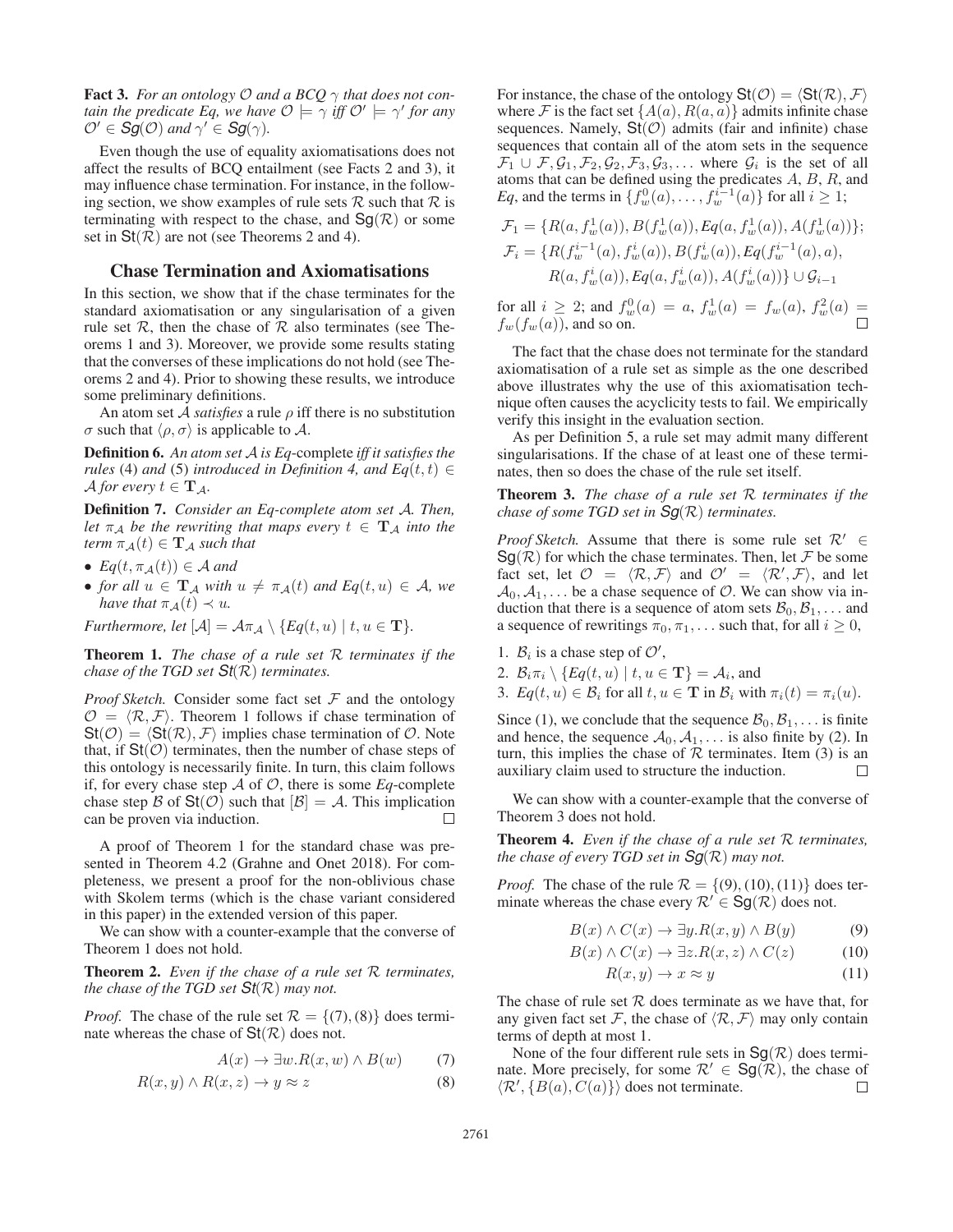## Extending MFA with Equality

In this section, we present *equality model-faithful acyclicity* (EMFA), an acyclicity notion based on model-faithful acyclicity (MFA) (Cuenca Grau et al. 2013) that can be directly applied to existential rule sets with equality.

**Definition 8.** A term t is cyclic if it is of the form  $f(\vec{u})$  and the function symbol  $f$  occurs in some term in  $\vec{u}.$ 

**Definition 9** (MFA/EMFA). *For a rule set*  $\mathcal{R}$ *, let*  $E_{\mathcal{R}}$  *be the minimal atom set that satisfies the following.*

- $\mathcal{F}_{\mathcal{R}}^{\star} \subseteq E_{\mathcal{R}}$  *with*  $\mathcal{F}_{\mathcal{R}}^{\star}$  *the* critical instance *for*  $\mathcal{R}$ *; that is, the set of all facts that can be defined using the predicates in set of all facts that can be defined using the predicates in*  $\mathbf{P}_{\mathcal{R}}$  *and the special constant*  $\star$ .
- If there is a TGD  $\beta \to \exists \vec{w}.\eta \in \mathcal{R}$  and a substitution  $\sigma$ *with*  $\beta \sigma \subseteq E_{\mathcal{R}}$ *, then*  $sk_{\sigma}(\eta) \subseteq E_{\mathcal{R}}$ *.*
- If there is an EGD  $\beta \rightarrow x \approx y \in \mathcal{R}$  and a substitu*tion*  $\sigma$  *with*  $\beta \sigma \subseteq E_{\mathcal{R}}$ *; then*  $E_{\mathcal{R}}[\sigma(y)/\sigma(x)] \subseteq E_{\mathcal{R}}$  *if*  $dep(\sigma(x)) \leq dep(\sigma(y))$ *, and*  $E_{\mathcal{R}}[\sigma(x)/\sigma(y)] \subseteq E_{\mathcal{R}}$  *if*  $dep(\sigma(y)) \leq dep(\sigma(x)).$

*A rule set* <sup>R</sup> *is* EMFA *if <sup>E</sup>*<sup>R</sup> *does not contain any cyclic terms. A TGD set is* MFA *if it is EMFA. An ontology*  $\langle \mathcal{R}, \mathcal{F} \rangle$ *is* MFA *(resp.* EMFA*) if* R *is MFA (resp. EMFA).*

Even though our definition of MFA may seem different from its original definition, these two coincide. Namely, a TGD set  $R$  is MFA with respect to Definition 3 in (Cuenca Grau et al. 2013) iff it is MFA with respect to the above definition. This equivalence readily follows from Proposition 5 in (Cuenca Grau et al. 2013).

In the remainder of the section, we show some results about the complexity of checking EMFA membership and of reasoning with EMFA rule sets. We apply the following preliminary lemma in the proofs of some of these results.

Lemma 1. *For a rule set* R*, the number of atoms without cyclic terms that can be defined using (a) a finite set of constants* C*,* (b) the (Skolem) function symbols in  $\mathbf{F}_{sk(\mathcal{R})}$ *, and (c) the predicates in*  $\mathbf{P}_{\mathcal{R}}$  *is doubly exponential in*  $\mathcal{R}_{\mathcal{R}}$ *.* 

*Proof.* Firstly, we determine that the size of the set of all non-cyclic terms  $T$  that can be defined using the symbols in C and  $\mathbf{F}_{sk(\mathcal{R})}$  is doubly exponential in R. Let  $n = |\mathbf{F}_{sk(\mathcal{R})}|$ and let m be the maximal arity of a function in  $\mathbf{F}_{sk}(\mathcal{R})$ . By assumption  $(†)$  in the second section, we have that  $|\mathbf{F}_{sk}(\mathcal{R})| \leq |\mathbf{V}_{\mathcal{R}}|$ . For every  $t \in \mathbf{T}$ , let  $r_t = t$  if  $t \in \mathbf{C}$ and  $r_t = f$  if t is of the form  $f(u_1, \ldots, u_n)$ . Moreover, let  $G_t = (V_t, E_t)$  be a directed tree defined as follows: if  $t \in \mathbb{C}$ , then  $G_t = (\{t\}, \emptyset)$ ; if t is of the form  $f(u_1, \ldots, u_n)$ , then

$$
G_t = (\{f\} \cup \bigcup_{1 \leq i \leq n} V_{u_i}, \{ \langle f, r_{u_i} \rangle \mid 1 \leq i \leq n \} \cup \bigcup_{1 \leq i \leq n} E_{u_i} ).
$$

For every  $t \in \mathbf{T}$ , the maximal length of a path in  $G_t$  is at most  $n$ , since a greater length implies the repetition of a function symbol, which in turn would imply that  $t$  is cyclic. Hence,  $G_t$  is of depth at most n, fan-out at most m, and with leafs labelled with constants in C. Such trees have at most  $m^n$  leafs and at most  $n \cdot m^n$  nodes in total. As each node is assigned a constant or function symbol, there are at most  $(|C|+n)^{(n\cdot m^n)}$  such trees and hence, non-cyclic terms, overall. Therefore,  $|T|$  is doubly exponential in  $\mathcal{R}$ .

Secondly, we determine the number of atoms without cyclic terms. Let  $k = |\mathbf{P}_{\mathcal{R}}|$  and let  $\ell$  be the maximal arity of a predicate in  $R$ . Then, the number of atoms without cyclic terms is at most  $k|T|^{\ell} = k(|C|+n)^{\ell \cdot n \cdot m^n}$ .  $\Box$ 

Despite the fact that EMFA can be applied to rule sets with equality, checking membership with respect to this notion is not harder than deciding MFA membership.

Theorem 5. *Deciding whether a rule set* R *is EMFA is* 2EXPTIME*-complete.*

*Proof.* (Membership) To decide if  $R$  is EMFA, it suffices to compute the atom set  $E_R$  up until the occurrence of an atom containing a cyclic term. By Lemma 1, we may have to compute  $E_R$  up until it contains doubly exponential many atoms. To decide whether to include each of these atoms we have to determine whether there is a pair  $\langle \rho, \sigma \rangle$  with  $\rho \in \mathcal{R}$ that is applicable to some subset of  $E_{\mathcal{R}}$ . Checking if this is the case can be done in 2EXPTIME and hence, the EMFA membership check can be performed in 2EXPTIME.

(Hardness) An equality-free rule set (i.e., a TGD set) is EMFA iff it is MFA. Hence, an algorithm that solves EMFA membership can be used to decide MFA membership. Therefore, the hardness of the EMFA check follows from the hardness of the MFA membership check, which was shown to be 2EXPTIME-hard by Cuenca Grau et al. (2013) (see Theorem 8).  $\Box$ 

In the proof of the following result, we show that the chase is a decision procedure for BCQ entailment over EMFA ontologies that runs in 2EXPTIME.

Theorem 6. *Deciding BCQ entailment over an EMFA ontology is in* 2EXPTIME*.*

*Proof.* The above result follows from the fact that, for any (arbitrarily chosen) chase C of an EMFA ontology  $\mathcal{O}$  =  $\langle \mathcal{R}, \mathcal{F} \rangle$ , the atom set C does not contain any cyclic terms. Hence, we can show that this atom set  $\mathcal C$  can be computed in 2EXPTIME with an analogous argument to the one that is used in the "Membership" part of the proof of Theorem 5 to show that  $E_R$  can be computed in 2EXPTIME. Note that, once an atom is removed from a chase sequence due to the application of a tuple with an EGD, it may never be reintroduced in any descendant in the sequence by Definition 3. We show that  $C$  does not contain cyclic terms via indcution.

By Definition 3,  $\mathcal C$  is the union of all of the sets in some chase sequence  $A_0, A_1, \ldots$  of  $O$ . The fact that C does not contain cyclic terms follows from the following claim: for all  $i \geq 0$ ,  $A_i \pi_{\star} \subseteq \mathsf{E}_{\mathcal{R}}$  with  $\pi_{\star}$  the rewriting that maps every ground term  $t$  to the term that results from replacing every syntactic occurrence of a constant with  $\star$  (e.g.,  $A(a, f(a))\pi_{\star} = A(\star, f(\star))$  where  $a \in \mathbb{C}$ ). Note that, if  $\mathcal R$  is EMFA, then  $\mathsf E_{\mathcal R}$  does not contain cyclic terms.

(Base case) By Definition 3,  $A_0 = \mathcal{F}$ . By Definition 9,  $\mathcal{F}_{R}^{\star} \subseteq \mathsf{E}_{R}$  and hence,  $\mathcal{A}_{0}\pi_{\star} \subseteq \mathsf{E}_{R}$  since  $\mathcal{A}_{0}\pi_{\star} \subseteq \mathcal{F}_{R}^{\star}$ .<br>(Inductive step) Let  $i > 1$  Then, there is a rule  $\rho$ 

(Inductive step) Let  $i \geq 1$ . Then, there is a rule  $\rho \in \mathcal{R}$ and a substitution  $\sigma$  such that  $\langle \rho, \sigma \rangle$  is applicable to  $\mathcal{A}_{i-1}$ and  $A_i$  is the application of  $\langle \rho, \sigma \rangle$  on  $A_{i-1}$ . By induction hypothesis, we have that  $A_{i-1}\pi_{\star} \subseteq E_{\mathcal{R}}$ . We consider two different cases depending on whether  $\rho$  is a TGD or an EGD.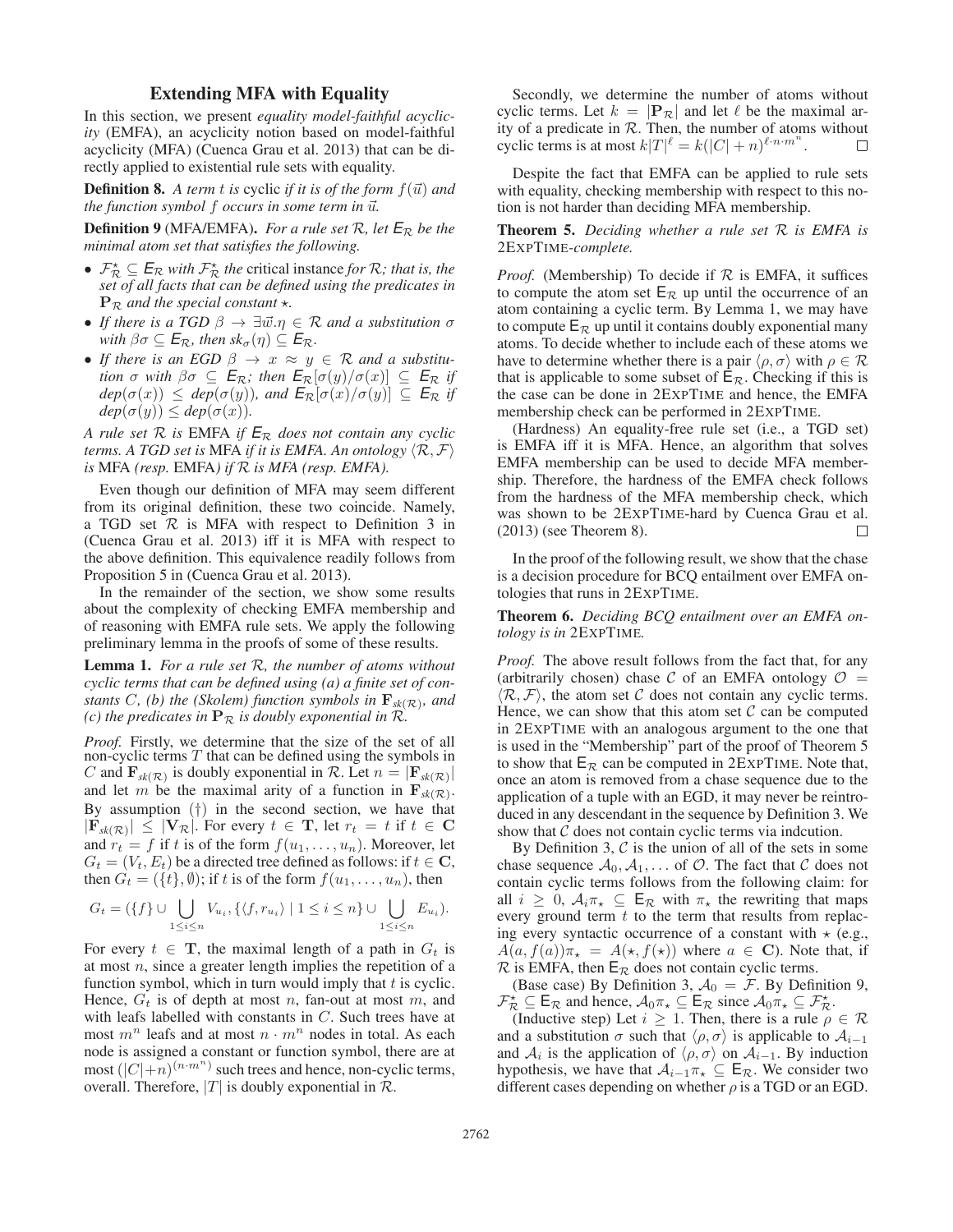- Let  $\rho$  be a TGD; that is, this rule is of the form  $\beta \rightarrow$  $\exists \vec{w}.\eta$ . Then,  $\beta \sigma \subseteq \mathcal{A}_{i-1}$  and  $\mathcal{A}_i = \mathcal{A}_{i-1} \cup \{sk_{\sigma}(\eta)\}.$ Moreover,  $(\beta \sigma) \pi_{\star} \subseteq \mathsf{E}_{\mathcal{R}}$  since  $\mathcal{A}_{i-1} \pi_{\star} \subseteq \mathsf{E}_{\mathcal{R}}$ . Hence,  $(sk_{\sigma}(\eta))\pi_{\star}\subseteq \mathsf{E}_{\mathcal{R}}$ , and  $\mathcal{A}_{i}\pi_{\star}$  is a subset of  $\mathsf{E}_{\mathcal{R}}$ .
- Let  $\rho$  be an EGD; that is, this rule is of the form  $\beta \to x \approx$ y. Then,  $\beta\sigma \subseteq A_{i-1}$ , and  $\beta\sigma\pi_{\star} \subseteq E_{\mathcal{R}}$  since  $A_{i-1}\pi_{\star} \subseteq$  $E_{\mathcal{R}}$ . We consider two different cases.
	- $\sigma(x) \prec \sigma(y)$  with  $\prec$  the strict total order introduced before Definition 2. Then,  $A_i = A_i[\sigma(y)/\sigma(x)]$ . Moreover,  $E_{\mathcal{R}}[\pi_{\star}(\sigma(y))/\pi_{\star}(\sigma(x))] \subseteq E_{\mathcal{R}}$  since  $\sigma(x) \prec$  $\sigma(y)$  implies  $dep(\sigma(x)) \leq dep(\sigma(y)).$
	- $\sigma(y) \prec \sigma(x)$ . Analogous to the previous case.

In either case,  $A_i \pi_{\star}$  is a subset of  $E_{\mathcal{R}}$ .

 $\Box$ 

As implied by the following result, the chase is a worstcase optimal procedure to reason with EMFA ontologies.

Theorem 7. *Deciding BCQ entailment for ontologies*  $\langle \mathcal{R}, \mathcal{F} \rangle$  with  $\mathcal{R}$  an EMFA rule set is  $2$ EXPTIME-hard.

*Proof.* Hardness is established by modifying the construction of a 2EXPTIME Turing machine given for weakly acyclic rules by (Calì, Gottlob, and Pieris 2010). For a more detailed explanation of this argument, see the proof of Theorem 3 in (Carral, Dragoste, and Krötzsch 2017). П

In the remainder of the section, we present some results and examples that illustrate the expressivity of EMFA compared to that of using MFA over axiomatised rule sets.

**Theorem 8.** A rule set  $R$  is EMFA if  $St(R)$  is MFA.

*Proof.* Let  $E^0_R = \mathcal{F}^*_{\mathcal{R}}, E^1_{\mathcal{R}}, \dots$  be a sequence consisting of all the intermediate sets that are computed to construct the set  $E_R$  by applying the rules defined in Definition 9. We<br>show that  $E^i \subseteq E_{\text{max}}$  for all  $i \ge 1$  via induction. Hence show that  $E^i_R \subseteq E_{\text{St}(\mathcal{R})}$  for all  $i \ge 1$  via induction. Hence,<br> $E_R \subseteq E_{\text{St}(\mathcal{R})}$  and the theorem follows

 $\mathsf{E}_{\mathcal{R}} \subseteq \mathsf{E}_{\mathsf{St}(\mathcal{R})}$  and the theorem follows.<br>
(Base Case) By Definition 9,  $\mathcal{F}_{\mathsf{St}(\mathcal{R})}^{\star} \subseteq \mathsf{E}_{\mathsf{St}(\mathcal{R})}$ . Therefore,

we have that  $\mathsf{E}_{\mathcal{R}}^0 \subseteq \mathsf{E}_{\mathsf{St}(\mathcal{R})}$  since  $\mathcal{F}_{\mathcal{R}}^{\star} \subseteq \mathcal{F}_{\mathsf{St}(\mathcal{R})}^{\star}$ .<br>(Inductive Step) Let  $i \geq 1$ . Then, by IH we have that  $E_{\mathcal{R}}^{i-1} \subseteq E_{\text{St}(\mathcal{R})}$ . We consider the following cases.

- $\mathsf{E}_{\mathcal{R}}^i = sk_{\sigma}(\eta) \cup \mathsf{E}_{\mathcal{R}}^{i-1}$  where  $\eta$  is the head of some TGD  $\rho = \beta \to \exists \vec{w}.\eta \in \mathcal{R}$  and  $\sigma$  is some substitution such that  $\beta \sigma \subseteq \mathsf{E}_{\mathcal{R}}^{i-1}$ . By Definition 4,  $\rho \in \mathsf{St}(\mathcal{R})$ . Since  $\beta \sigma \subseteq \mathsf{E}_{\mathsf{S}(\mathcal{R})}$ . We IH  $\mathsf{sk}_-(n) \subseteq \mathsf{E}_{\mathsf{S}(\mathcal{R})}$ .  $\mathsf{E}_{\mathsf{St}(\mathcal{R})}$  by IH,  $sk_{\sigma}(\eta) \subseteq \mathsf{E}_{\mathsf{St}(\mathcal{R})}$ .
- $\mathsf{E}_{\mathcal{R}}^{i} = \mathsf{E}_{\mathcal{R}}^{i-1}[\sigma(x)/\sigma(y)] \cup \mathsf{E}_{\mathcal{R}}^{i-1}$ , there is an EGD<br>  $\beta \to x \approx y \in \mathcal{R}$  and a substitution  $\sigma$  with  $\beta\sigma \subseteq$  $\mathsf{E}^{i-1}_{\mathcal{R}}$ , and  $\mathsf{dep}(\sigma(x)) \leq \mathsf{dep}(\sigma(y))$ . By Definition 4,<br> $\beta \to \mathsf{Eq}(x, y) \in \mathsf{St}(\mathcal{R})$  Since  $\beta \sigma \subseteq \mathsf{F}_{\mathsf{S}(\mathcal{R})}$  by  $\beta \rightarrow Eq(x, y) \in \text{St}(\mathcal{R})$ . Since  $\beta \sigma \subseteq \mathsf{E}_{\text{St}(\mathcal{R})}$  by IH,  $Eq(x,y)\sigma \in \mathsf{E}_{\mathsf{St}(\mathcal{R})}$ . Since TGD (4)  $\in \mathsf{St}(\mathcal{R})$ ,  $Eq(\sigma(y), \sigma(x)) \in \mathsf{E}_{\mathsf{St}(\mathcal{R})}$ . Because of the rules of type (6) in  $\text{St}(\mathcal{R}), \varphi[\sigma(x)/\sigma(y)] \in \mathsf{E}_{\text{St}(\mathcal{R})}$  for all  $\varphi \in \mathsf{E}_{\text{St}(\mathcal{R})}$ .
- $\mathsf{E}_{\mathcal{R}}^{i} = \mathsf{E}_{\mathcal{R}}^{i-1}[\sigma(y)/\sigma(x)] \cup \mathsf{E}_{\mathcal{R}}^{i-1}$ , there is an EGD  $\beta \to$ <br> $\alpha \approx u \in \mathcal{R}$  and a substitution  $\sigma$  with  $\beta \sigma \in \mathsf{E}^{i-1}$  and  $x \approx y \in \mathcal{R}$  and a substitution  $\sigma$  with  $\beta \sigma \subseteq \mathsf{E}^{i-1}_{\mathcal{R}}$ , and  $den(\sigma(u)) \leq den(\sigma(x))$ . Analogous to the previous case  $dep(\sigma(y)) \leq dep(\sigma(x))$ . Analogous to the previous case.

In either case, 
$$
E_{\mathcal{R}}^i \subseteq E_{\text{St}(\mathcal{R})}
$$
.

As shown by the following example, the converse of the above theorem does not hold.

Example 1. *The rule set* R *from Example 2 is EMFA, but the TGD set*  $St(\mathcal{R})$  *is not MFA.* 

To conclude the section, we introduce some examples that illustrate the generality of EMFA versus that of applying MFA over singularised rule sets. For instance, there are rule sets that are EMFA, but no singularisation of these are MFA.

Example 2. *The rule set* R *containing all of the following rules is EMFA, but no TGD set in Sg*(R) *is MFA.*

$$
A(x) \to \exists v.R(x,v) \land B(v) \tag{12}
$$

$$
A(x) \to \exists w . S(x, w) \land C(w) \tag{13}
$$

$$
C(x) \wedge B(x) \to A(x) \tag{14}
$$

$$
R(x, y) \to x \approx y \tag{15}
$$

$$
S(x, y) \to x \approx y \tag{16}
$$

*For example, the chase of an ontology*  $\langle \mathcal{R}, \mathcal{F} \rangle$  *with*  $\mathcal{R} \in$  $Sg(\mathcal{R})$  and  $\mathcal{F} = \{A(a), R(a,a), S(a,a)\}\$  *does not terminate irrespectively of* R*. Note that, this is the case even though all such ontologies admit finite chases. Therefore, neither TGD set in Sg*(R) *is MFA.*

Furthermore, there are rule sets that are not EMFA, but all of their singularisations are MFA.

Example 3. *Even though the rule set* R *with all of the following rules is not EMFA, all of the sets in Sg*(R) *are MFA.*

$$
A(x) \to \exists v.R(x, v) \land B(v) \tag{17}
$$

$$
B(x) \to \exists w.R(x, w) \land C(w) \qquad (18)
$$

$$
R(x, y) \land R(x, z) \to y \approx z \tag{19}
$$

*Note that, the two TGD sets in Sg*(R) *are equivalent.*

#### Evaluation

We performed some experiments to verify, from an empirical perspective, claims (I–IV) stated in the introduction.

To verify (I), we implemented the "renaming" chase variant presented in Definition 3 in VLog (Urbani, Jacobs, and Krötzsch 2016), which is an efficient rule engine for existential rules (Urbani et al. 2018). Then, we checked if using this procedure to compute the chase over an ontology  $\langle \mathcal{R}, \mathcal{F} \rangle$  is more efficient than computing the chase of an ontology  $\langle \mathcal{R}', \mathcal{F} \rangle$  with  $\mathcal{R}'$  some arbitrarily chosen rule set in  $Sg(R)$ . For this experiment we considered two ontologies— DBPedia (Bizer et al. 2009) and Claros (Rahtz et al. 2011) that we obtained from the evaluation in (Motik et al. 2015). In either case, the performance of the "renaming" chase was far superior: we can compute the chase of DBPedia in 27.5s when using renaming to deal with equality; computing the chase of a (randomly selected) singularisation of this ontology takes 590s. We get similarly lopsided results for Claros: 11.7s when using renaming; 67.4s with singularisation.

Motik et al. (2015) showed that using renaming to deal with equality is more efficient than applying the standard axiomatisation. Therefore, we conclude that the use of axiomatisations (singularisation and standard) results in poor performance; a fact that validates the practical usefulness of

 $\Box$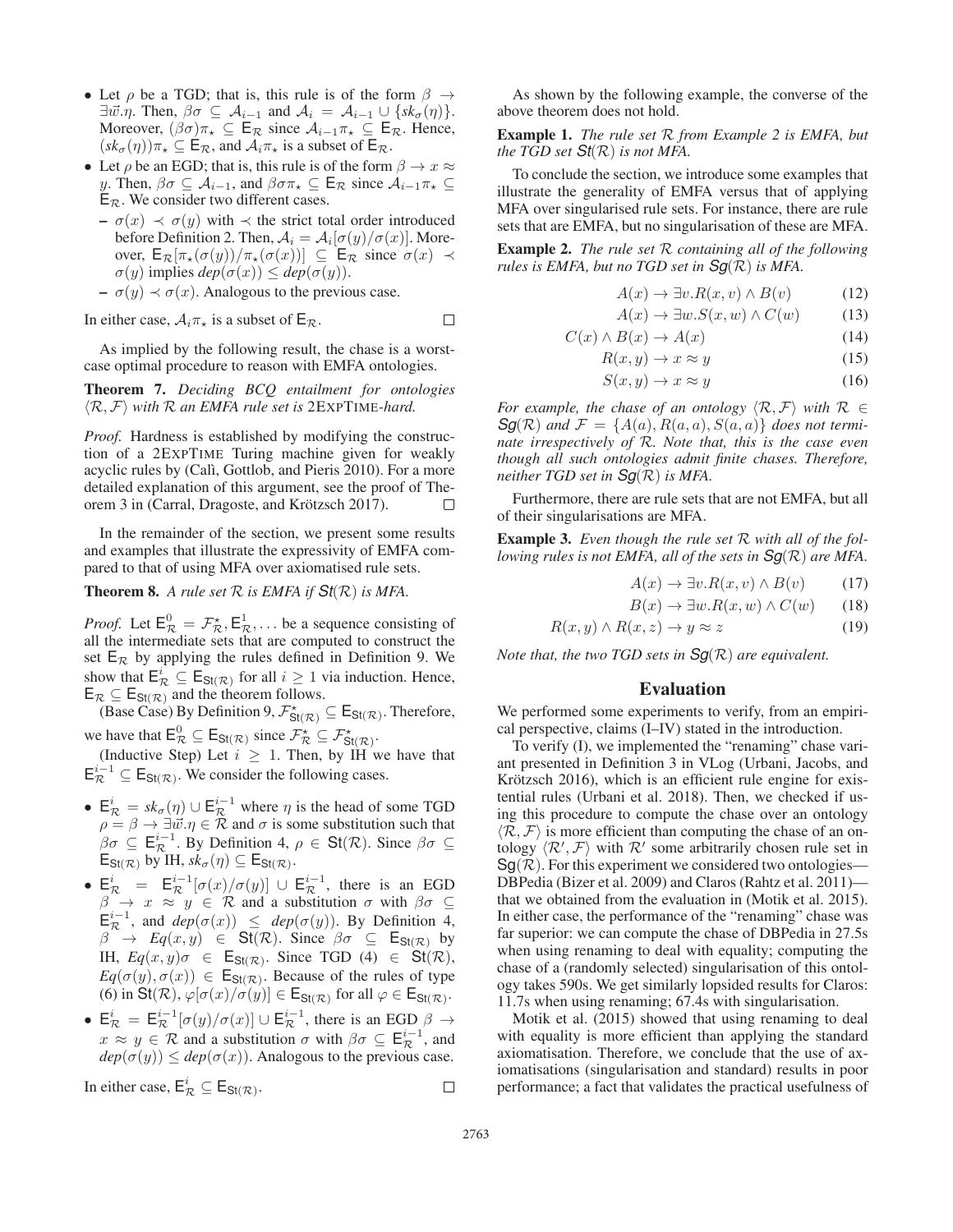| #EGDs<br>#TGDs | [1, 2]                                          | [3, 7]                                                    | $[\geq 8]$ |  | $\#EGDs$<br>#TGDs | [1]       | [2, 3]                       | $\geq 4$  |
|----------------|-------------------------------------------------|-----------------------------------------------------------|------------|--|-------------------|-----------|------------------------------|-----------|
| [1,2]          | 106/101/101                                     | 56/50/50                                                  | 8/7/7      |  |                   | 5/5/5     | 1/1/1                        | 1/1/1     |
|                | 6ms/9ms                                         | $13\,\text{ms}/21\,\text{ms}/28\,\text{ms}/46\,\text{ms}$ |            |  |                   | 2ms/4ms   | $5 \text{ms} / 11 \text{ms}$ | 6ms/10ms  |
| [3, 15]        | 89/65/65                                        | 92/74/74                                                  | 87/66/66   |  | [2, 5]            | 6/5/5     | 9/8/8                        | 5/5/5     |
|                | 25ms/51ms                                       | $31 \text{ms} / 71 \text{ms}$ 41 ms / 65 ms               |            |  |                   | 10ms/18ms | 5ms/9ms                      | 10ms/15ms |
| $[\geq 16]$    | 13/7/7                                          | 12/3/3                                                    | 102/14/11  |  | $[\geq 6]$        | 82/9/9    | 2/2/2                        | 20/2/2    |
|                | $404 \text{ms}$ / 606 ms $56 \text{ms}$ / 94 ms |                                                           | 2.7s/7.6s  |  |                   | 62s/78s   | 16ms/27ms                    | 15s/124s  |

Figure 1: MOWLCorp (left) and Oxford Ontology Repository (right) results, see Summary 1 for an explanation of the above

Theorems 1 and 3. As discussed in the introduction, the application of these results allows us to check acyclicity with respect to some axiomatisation of a rule set, and then use the original rule set for computing the chase.

To verify claims (II–IV), we use Description Logics TBoxes (Baader et al. 2003) from MOWLCorp (Matentzoglu, Bail, and Parsia 2013) and the Oxford Ontology Repository<sup>2</sup> (OOR). First, we normalise these TBoxes by structural decomposition of complex axioms into the normal form considered in (Carral et al. 2014) and subsequently filter all TBoxes with non-deterministic features or nominals. Then, we apply a standard translation into FOL to obtain equivalent existential rule sets (see Section 6 in (Cuenca Grau et al. 2013)). Finally, we discard rule sets that do not contain at least one EGD and at least one TGD with existential quantified variables.

We implemented the EMFA and MFA checks in VLog and applied them to the rule sets from MOWLCorp and OOR. In summary, we obtained the following results:

- MOWLCorp: out of a total of 565 rule sets after preprocessing, we found that 387 rule sets are EMFA. Moreover, 73 and 384 rule sets are MFA if we apply the standard axiomatisation and singularisation, respectively.
- OOR: out of 131 rule sets, we found that that 38 rule sets are EMFA. Also, 38 are MFA if singularisation is applied.

For each rule set  $R$ , we compute a single (arbitrarily chosen) set in  $\text{Sq}(\mathcal{R})$  when testing singularisation. Given the poor performance of the MFA check with the standard axiomatisation for MOWLCorp, we did not consider this technique again when we repeated the experiment with OOR.

From the above results, we can readily verify claim (II). All rule sets classified as MFA when applying either axiomatisation technique were also found to be EMFA and therefore, we consider that claim (III) was also validated.

To verify (IV), we measured the time that took to perform each check. On average, the EMFA check takes 35% and 60% of the time taken by the "MFA + singularisation" check for the rule sets in MOWLCorp and OOR, respectively. We present a more detailed analysis in Figure 1.

Summary 1. *In each cell in Figure 1, we include information about some subset of the rule sets in MOWLCorp (left table) or OOR (right table). For example, the upper right cell in the left table contains the counts and average times for the rule sets in MOWLCorp that contain at least 8 EGDs and between* 1 *and* 2 *TGDs with existential quantifiers. Each cell*

*contains two lines: the first features the total count of rule sets included, as well as the number of EMFA and "MFA + singularisation" successful checks; the second one includes two values which indicate the average times taken by the EMFA and the "MFA + singularisation" tests.*

Note that, EMFA outperforms "MFA + singularisation" by almost an order of magnitude on average for the hardest rule sets considered (i.e., lower right cell in the right table). Moreover, in a small number of cases, EMFA succeeded when MFA failed (lower right cell in the left table).

## Related Work and Conclusions

A previously existing acyclicity notion that can be directly applied to rule sets with EGDs is *weak acyclicity* (Fagin et al. 2005). Alas, this notion is significantly less general than checking MFA membership over singularised rule sets in practice (see Section 7 of (Cuenca Grau et al. 2013)).

As for future work, we plan to extend *restricted modelfaithful acyclicity* (RMFA) (Carral, Dragoste, and Krötzsch 2017), an acyclicity notion for the *Datalog-first restricted chase*, so it can be applied to rule sets with equality. Since RMFA is more general than MFA, this extension can yield an even more general condition applicable for rule sets with EGDs. To verify that this notion captures all possible rule sets with a terminating chase, we plan to develop a *cyclicity notion* such as the one presented in (Carral, Dragoste, and Krötzsch 2017). That is, a sufficient condition that can detect if the chase does not terminate for a given rule set.

In this paper, we have presented several results that we believe are of theoretical interest and of practical usefulness regarding chase termination of rule sets with EGDs. In particular, we believe that Theorems 1 and 3 are very useful, as they enable the application of all existing acyclicity notions to existential rule sets with equality.

Acknowledgments This work is funded by Deutsche Forschungsgemeinschaft (DFG) grant 389792660 as part of TRR 248 (see www.perspicuous-computing.science) and by the NWO research programme 400.17.605 (VWData). We also thank Irina Dragoste for her useful comments.

### References

Baader, F.; Calvanese, D.; McGuinness, D. L.; Nardi, D.; and Patel-Schneider, P. F., eds. 2003. *The Description Logic Handbook: Theory, Implementation, and Applications*. Cambridge University Press.

<sup>2</sup> https://www.cs.ox.ac.uk/isg/ontologies/